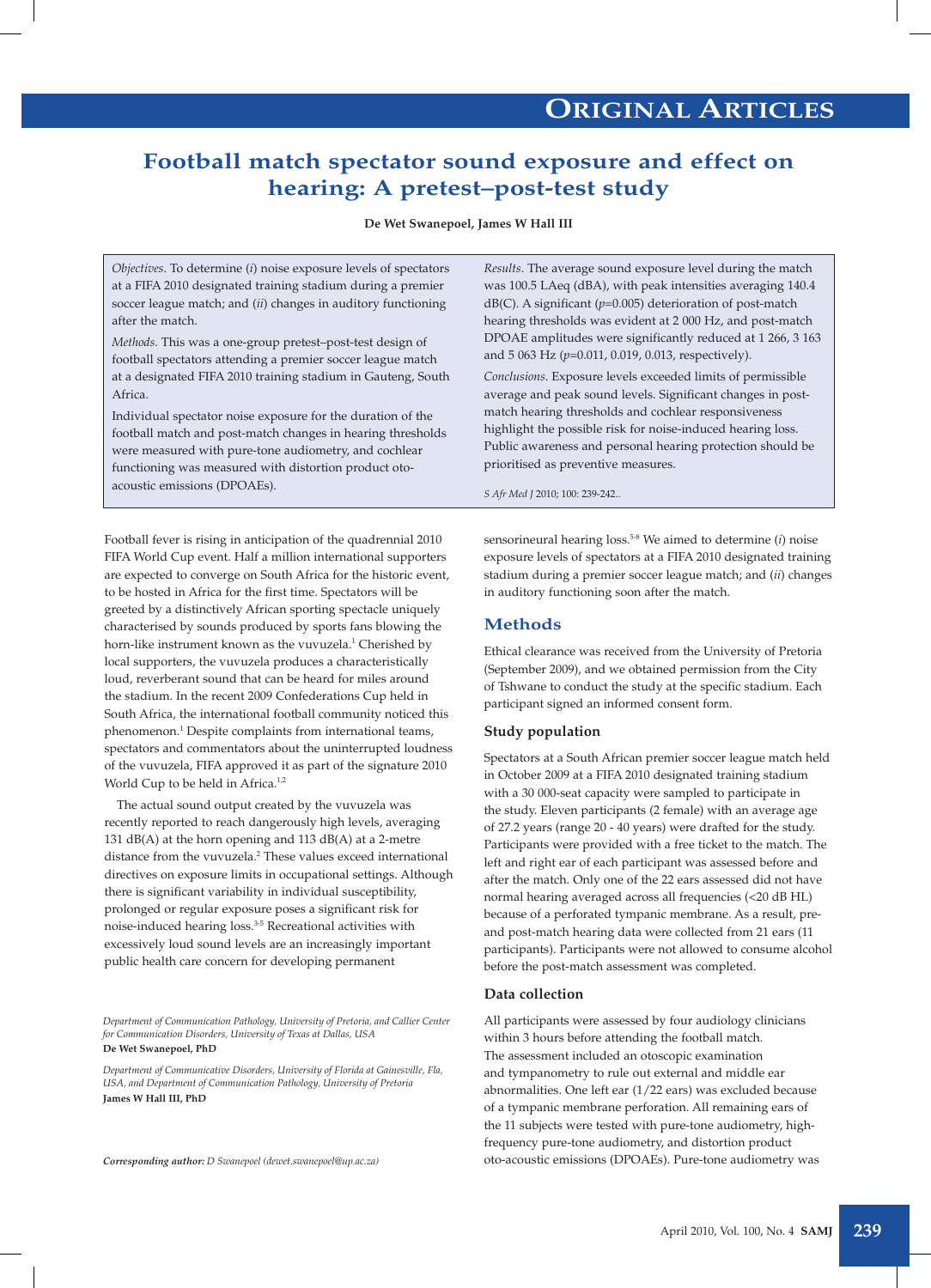# **ORIGINAL ARTICLES**

conducted with a calibrated diagnostic type 1 audiometer in a sound-proof booth. Thresholds were determined using a bracketing method (10 dB down and 5 dB up), commencing at 30 dB HL with threshold defined as the lowest level where the patient could correctly respond to 50% of presentations at that intensity. The conventional audiometric frequency range, including 250, 500, 1 000, 2 000, 3 000, 4 000, 6 000 and 8 000 Hz, was assessed using TDH-49 supra-aural earphones, while the high-frequency range, including 10 000, 12 500, 14 000 and 16 000 Hz, was assessed using Sennheiser HDA200 circumaural earphones. DPOAEs, which indicate outer hair cell integrity of the cochlea, were also measured (in 21 ears) using a BioLogic Scout system across f2 frequencies including 1 008, 1 266, 1 570, 1 992, 2 508, 3 164, 4 008, 5 063, 6 352 and 8 016 Hz. A fixed f2:f1 ratio of 1.22 was maintained with the primary tones presented at 65 (f1) and 55 (f2) dB SPL. DPOAE measurements of 2f1 - f2 amplitude were plotted as a function of the f2 frequency. Each DPOAE measurement was replicated without removing the probe from the ear canal.

All auditory tests were repeated in exactly the same manner as the pre-match testing between 1 and 3 hours after the football match ended. The order of conventional and highfrequency pure-tone audiometry and DPOAE tests were counter-balanced and the same clinician tested each participant in the pre- and post-match assessments.

During the match, 10 of the 11 participants wore personal sound exposure meters (doseBadges), fixed to their shoulder, which continuously measured each individual's noise exposure. The personal sound exposure meters were set to record sound levels before entering the stadium and were switched off after participants had exited the stadium. The participants were assigned seats in pairs of two (except for one group of three, the third of whom did not wear a doseBadge) distributed across the stadium to include exposure levels close to the field, in the middle of the stadium and right at the back of the stadium. Two of the five pairs of participants blew vuvuzelas during the match.

#### **Data analyses**

The exposure levels measured by each of the 10 personal sound level devices were downloaded and analysed according to the time of exposure for each participant. Hearing thresholds measured in pre- and post-test conditions were compared along with averaged DPOAE amplitudes of the two pre-match recordings and the two post-match recordings, using the Wilcoxon signed-rank test for repeated measurements on a single sample. The f2 frequency in the DPOAE measurements denotes the cochlear frequency region evaluated. DPOAE amplitudes are therefore documented with respect to the f2 frequency.

### **Results**

Table I summarises the personal sound exposure levels for participants for the duration of their exposure as spectators. The average sound level experienced by participants during the almost 2-hour exposure was 100.5 LAeq (dBA). Converting this average sound exposure value to a daily personal exposure level related to an 8-hour work day translates to an average of 94.4 dB (LEP,d). The peak sound level exceeded 140 dB for 8 of the 10 participants, with a maximum peak level reaching 144.2 dB(C). The 4 subjects who blew vuvuzelas had the highest LAeq exposure levels, all in excess of 100 dB(A), and their exposure to peak sound levels was in excess of 140 dB(C).

The changes in pure-tone audiometry thresholds preand post-match are presented in Fig. 1. More than 50% of hearing thresholds at 250, 2 000, 3 000, 4 000 and 6 000 Hz demonstrated a post-match deterioration. The only statistically significant post-match deterioration, however, was at 2 000 Hz (*p*=0.005), with an average threshold elevation (shift) of 3.4 dB (±4.2 standard deviation (SD)).

DPOAE amplitudes were recorded with acceptably low noise floor levels across pre- and post-match measurements. Figs 2 and 3 illustrate the average change in DPOAE amplitudes pre- and post-match. There is a notable post-match decrease in DPOAE amplitudes, which was statistically significant at

| л.              | $\mathbf{\mathcal{C}}$ | . .<br>$\mathbf{r}$ |       |             |
|-----------------|------------------------|---------------------|-------|-------------|
| Participants    | Time of exposure (min) | LAeq $dB(A)$        | LEP,d | LPeak dB(C) |
| $1*$            | 115                    | 100.3               | 94.1  | 140.8       |
| $\overline{2}$  | 114                    | 98                  | 91.8  | 141.5       |
| 3               | 115                    | 95.8                | 89.6  | 140.6       |
| $\overline{4}$  | 114                    | 98.5                | 92.3  | 142.1       |
| $5*$            | 114                    | 103.9               | 97.7  | 142.3       |
| 6               | 115                    | 99.2                | 93.1  | 142.3       |
| $7*$            | 125                    | 103.5               | 97.6  | 144.2       |
| $8*$            | 114                    | 106.9               | 100.7 | 142.2       |
| 9               | 124                    | 99.2                | 93.4  | 135.3       |
| 10              | 124                    | 99.5                | 93.6  | 132.7       |
| Average         | 117.4                  | 100.5               | 94.4  | 140.4       |
| SD <sub>1</sub> | 4.8                    | 3.3                 | 3.3   | 3.6         |
| Min.            | 114.0                  | 95.8                | 89.6  | 132.7       |
| Max.            | 125.0                  | 106.9               | 100.7 | 144.2       |

\*Participants blowing a vuvuzela.

LAeq = the equivalent noise exposure averaged over the duration of exposure, in other words the average sound intensity for the duration of exposure if it was the same volume throughout; LEP,d = the worker's daily noise exposure, in other words the specific amount of noise exposure for the duration of exposure averaged over an 8-hour working day; LPeak dB(C) = the peak level of the sound pressure measured over the duration of exposure; SD = standard deviation.<br>European Parliament directive on noise levels:<sup>3</sup> upper action level when LEP,d = 85 dB(A) and/or LPeak = 137 dB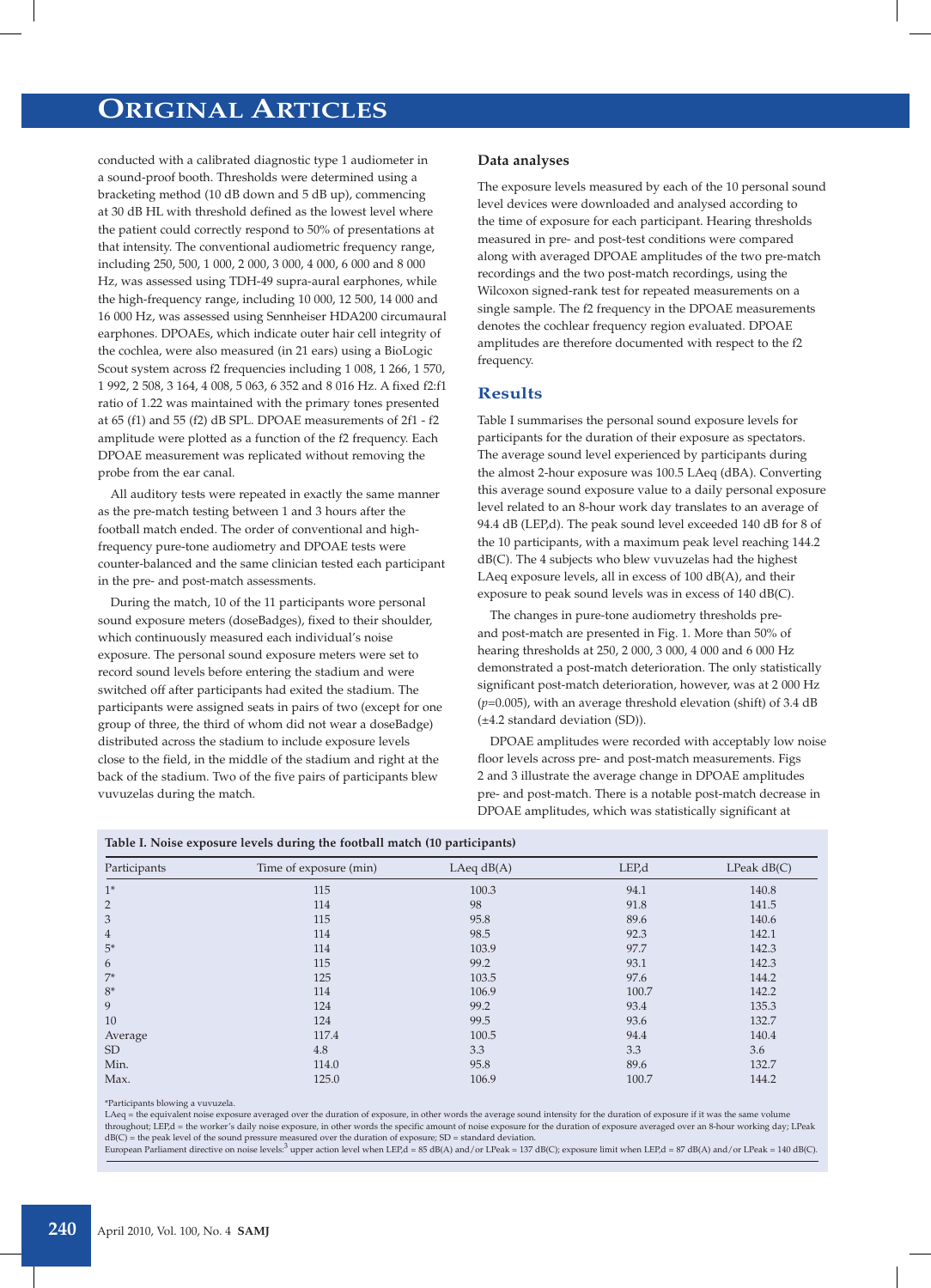# **ORIGINAL ARTICLES**



*Fig. 1. Distribution of pure-tone audiometry threshold changes pre- and post-match (threshold increase = deterioration in hearing).*



*Fig. 2. Average DPOAE amplitudes pre- and post-match (21 ears).*



*Fig. 3. Average pre- and post-match DPOAE amplitude difference (21 ears) (\*significant post-match differences).*

1 266, 3 163 and 5 063 Hz, with an average decrease of 1.5, 1.7 and 2.6 dB, respectively. Fig. 4 indicates the distribution of DPOAE amplitudes post-match presenting with a decrease in amplitude. Overall, 63% of DPOAE amplitudes across f2 frequencies decreased post-match, and 73% of amplitudes at 1 266, 3 164 and 5 063 Hz demonstrated a decrease post-match averaging 2.6, 3.1 and 4.2 dB, respectively.

### **Discussion**

The exposure to high-intensity sound for all study participants during the football match was at high average levels (100.5 LAeq), with peak energy exposures exceeding 140 dB(C) in the



*Fig. 4. Distribution of reduced post-match DPOAE amplitudes (21 ears) (\*significant post-match differences).*

majority  $(8/10)$  of participants. The 4 participants in this study who blew vuvuzelas had the highest levels of average noise exposure. Post-match auditory tests indicated a significant average elevation in hearing thresholds at 2 000 Hz, and DPOAE amplitudes were significantly reduced at 1 266, 3 163 and 5 064 Hz. Although auditory changes probably reflect a temporary shift in hearing threshold and DPOAE amplitude,<sup>5,7</sup> they demonstrate that auditory physiology is affected by the sound exposure levels experienced at a football match where vuvuzelas are a major source of acoustic energy.

To contextualise the sound exposure levels experienced by the participants and the associated risks involved, they should be considered within occupational noise exposure legislation. According to the Physical Agents (Noise) Directive 2003/10/ EC<sup>3</sup> issued by the European Parliament in 2003, there are two criteria to consider in terms of sound exposure and risk of hearing loss. The first is the average exposure level over the specific duration of exposure normalised to an 8-hour working day (LEP,d), and the second is the peak energy recorded during the duration of exposure (LPeak). These values were compared against regulated criteria (Table I) to determine the associated risk and necessary actions to be taken. The exposure levels in this study exceeded the specified exposure limit of 87 dB(A) for all participants by between 3 and 14 dB. The LPeak levels also exceeded the regulated exposure limit of 140 dB(C) in the majority (8/10) of participants. The Exposure Limit Action Level specified by Directive 2003/10/EC specifies that under no circumstances shall the exposure of the worker (taking into account hearing protection worn) exceed these limits (Physical Agents (Noise) Directive, 2003). South African standards for occupational noise stipulate personal hearing protection for workers exposed to levels of 85 dBA and above.<sup>9</sup> Considering the logarithmic nature of the decibel scale, implying a doubling of hearing loss risk with every 3 dB increase,<sup>5</sup> participants in this sample were exposed to high-intensity sound far exceeding the current legislated average exposure and peak exposure levels for occupational noise.

The significant reduction in DPOAE amplitudes after the match, compared with a significant deterioration in hearing thresholds only at 2 000 Hz, is in agreement with previous studies indicating that OAE measurements can identify early cochlear damage not yet reflected in hearing thresholds.<sup>7,10-12</sup> Although not documented in this study, these changes are probably temporary, as demonstrated by Bhagat and